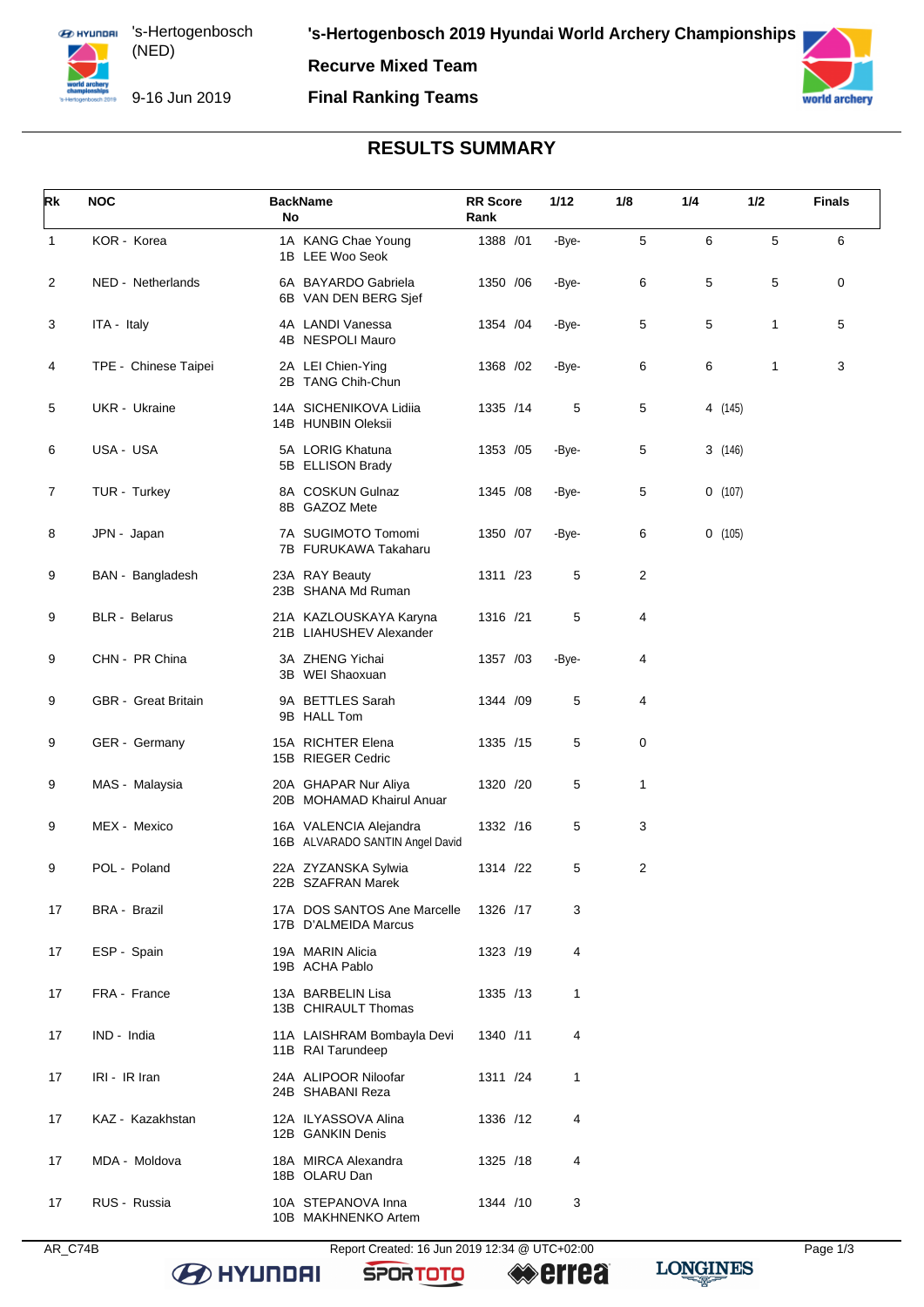**Recurve Mixed Team**

### **Final Ranking Teams**



## **RESULTS SUMMARY**

| Rk | <b>NOC</b>           | <b>BackName</b><br>No                                   | <b>RR Score</b><br>Rank | 1/12<br>1/8 | 1/4 | 1/2 | <b>Finals</b> |
|----|----------------------|---------------------------------------------------------|-------------------------|-------------|-----|-----|---------------|
| 25 | AUS - Australia      | 25A BRIDGER Deonne<br>25B BARNES David                  | 1309 /25                |             |     |     |               |
| 26 | THA - Thailand       | 26A PHUTDEE Waraporn<br>26B THAMWONG Witthaya           | 1307 / 26               |             |     |     |               |
| 27 | AUT - Austria        | 27A STRAKA Elisabeth<br>27B GSTOETTNER Andreas          | 1306 /27                |             |     |     |               |
| 28 | MGL - Mongolia       | 28A BISHINDEE Urantungalag<br>28B JANTSAN Gantugs       | 1302 /28                |             |     |     |               |
| 29 | COL - Colombia       | 29A RENDON Ana Maria<br>29B PINEDA Daniel Felipe        | 1299 /29                |             |     |     |               |
| 30 | DEN - Denmark        | 30A DEGN Randi<br>30B BAGER Dennis                      | 1299 /30                |             |     |     |               |
| 31 | VIE - Vietnam        | 31A LOC Thi Dao<br>31B NGUYEN Dat Manh                  | 1297 /31                |             |     |     |               |
| 32 | CAN - Canada         | 32A CHENIER Virginie<br>32B PETERS Eric                 | 1296 /32                |             |     |     |               |
| 33 | BEL - Belgium        | 33A KUSHNIRUK Olena<br>33B ROOS Senna                   | 1294 /33                |             |     |     |               |
| 34 | INA - Indonesia      | 34A LESTARI Linda<br>34B AGATHA Riau Ega                | 1293 /34                |             |     |     |               |
| 35 | FIN - Finland        | 35A KUOPPA Taru<br>35B VIKSTROM Antti Olavi             | 1290 /35                |             |     |     |               |
| 36 | GUA - Guatemala      | 36A PELLECER Cinthya<br>36B CASTRO Diego                | 1288 / 36               |             |     |     |               |
| 37 | SLO - Slovenia       | 37A UMER Ana<br>37B STRAJHAR Gasper                     | 1287 /37                |             |     |     |               |
| 38 | EST - Estonia        | 38A PARNAT Reena<br>38B OONA Mart                       | 1286 /38                |             |     |     |               |
| 39 | SWE - Sweden         | 39A BJERENDAL Christine<br>39B ANDERSSON Jonathan       | 1285 /39                |             |     |     |               |
| 40 | CRO - Croatia        | 40A KOVACIC Tihana<br>40B REMAR Alen                    | 1285 /40                |             |     |     |               |
| 41 | CHI - Chile          | 41A BASSI Isabella<br>41B SOTO Ricardo                  | 1284 /41                |             |     |     |               |
| 42 | UZB - Uzbekistan     | 42A ABDUSATTOROVA Ziyodakhon<br>42B GAFUROV Zokirjon    | 1284 /42                |             |     |     |               |
| 43 | NOR - Norway         | 43A HILLESTAD Katrine<br>43B HASTHI Sander Thorbjornsen | 1280 /43                |             |     |     |               |
| 44 | CZE - Czech Republic | 44A HORACKOVA Marie<br>44B HAMOR Martin                 | 1271 /44                |             |     |     |               |
| 45 | ROU - Romania        | 45A MIKLOS Beatrice<br>45B DANILA Andrei                | 1269 /45                |             |     |     |               |
| 46 | CYP - Cyprus         | 46A MOUSIKOU Elena<br>46B EL HELALI Mimis               | 1268 / 46               |             |     |     |               |
| 47 | SVK - Slovakia       | 47A LONGOVA Alexandra<br>47B DUCHON Juraj               | 1265 /47                |             |     |     |               |
| 48 | GEO - Georgia        | 48A PHUTKARADZE Tsiko<br>48B MOSESHVILI Jaba            | 1263 / 48               |             |     |     |               |

AR\_C74B Report Created: 16 Jun 2019 12:34 @ UTC+02:00 Page 2/3